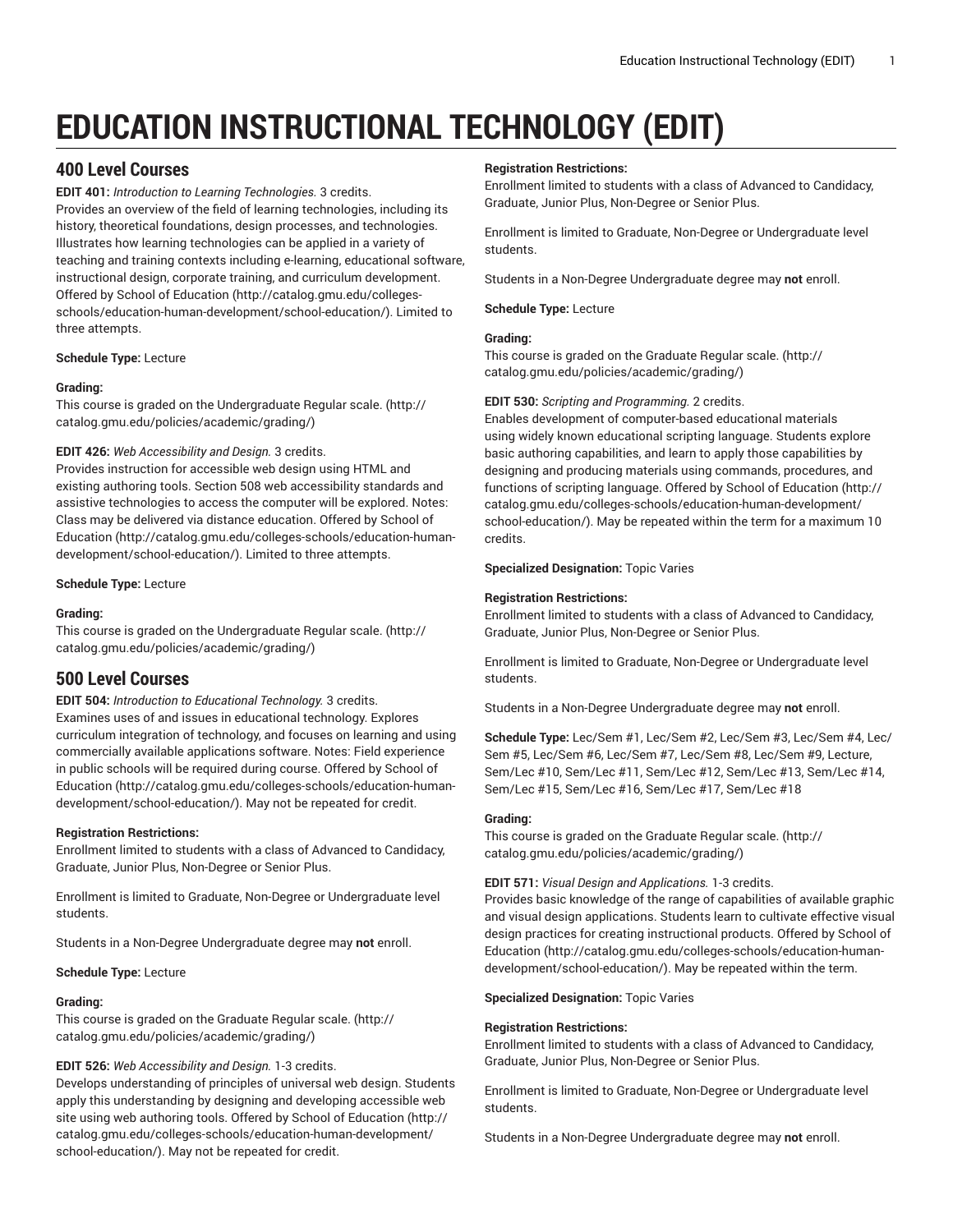**Schedule Type:** Lec/Sem #1, Lec/Sem #2, Lec/Sem #3, Lec/Sem #4, Lec/ Sem #5, Lec/Sem #6, Lec/Sem #7, Lec/Sem #8, Lec/Sem #9, Lecture, Sem/Lec #10, Sem/Lec #11, Sem/Lec #12, Sem/Lec #13, Sem/Lec #14, Sem/Lec #15, Sem/Lec #16, Sem/Lec #17, Sem/Lec #18

# **Grading:**

This course is graded on the [Graduate Regular scale.](http://catalog.gmu.edu/policies/academic/grading/) [\(http://](http://catalog.gmu.edu/policies/academic/grading/) [catalog.gmu.edu/policies/academic/grading/\)](http://catalog.gmu.edu/policies/academic/grading/)

# **EDIT 573:** *Project Management.* 1-3 credits.

Explores project management principles and applications used to manage, plan, and track large-scale, complex instructional design projects. Offered by School of [Education \(http://catalog.gmu.edu/](http://catalog.gmu.edu/colleges-schools/education-human-development/school-education/) [colleges-schools/education-human-development/school-education/](http://catalog.gmu.edu/colleges-schools/education-human-development/school-education/)). May be repeated within the term.

# **Specialized Designation:** Topic Varies

# **Registration Restrictions:**

Enrollment limited to students with a class of Advanced to Candidacy, Graduate, Junior Plus, Non-Degree or Senior Plus.

Enrollment is limited to Graduate, Non-Degree or Undergraduate level students.

Students in a Non-Degree Undergraduate degree may **not** enroll.

**Schedule Type:** Lec/Sem #1, Lec/Sem #2, Lec/Sem #3, Lec/Sem #4, Lec/ Sem #5, Lec/Sem #6, Lec/Sem #7, Lec/Sem #8, Lec/Sem #9, Lecture, Sem/Lec #10, Sem/Lec #11, Sem/Lec #12, Sem/Lec #13, Sem/Lec #14, Sem/Lec #15, Sem/Lec #16, Sem/Lec #17, Sem/Lec #18

# **Grading:**

This course is graded on the [Graduate Regular scale.](http://catalog.gmu.edu/policies/academic/grading/) [\(http://](http://catalog.gmu.edu/policies/academic/grading/) [catalog.gmu.edu/policies/academic/grading/\)](http://catalog.gmu.edu/policies/academic/grading/)

**EDIT 574:** *Social Media and Digital Collaboration Applications.* 1-3 credits. Provides basic knowledge of the range of capabilities of available social networking, teleconferencing, and collaboration applications. Students learn to integrate the latest information and communication technologies into the creation of instructional products. Offered by [School of](http://catalog.gmu.edu/colleges-schools/education-human-development/school-education/) [Education](http://catalog.gmu.edu/colleges-schools/education-human-development/school-education/) ([http://catalog.gmu.edu/colleges-schools/education-human](http://catalog.gmu.edu/colleges-schools/education-human-development/school-education/)[development/school-education/](http://catalog.gmu.edu/colleges-schools/education-human-development/school-education/)). May be repeated within the degree for a maximum 3 credits.

# **Registration Restrictions:**

Enrollment limited to students with a class of Advanced to Candidacy, Graduate, Junior Plus, Non-Degree or Senior Plus.

Enrollment is limited to Graduate, Non-Degree or Undergraduate level students.

Students in a Non-Degree Undergraduate degree may **not** enroll.

**Schedule Type:** Lecture

# **Grading:**

This course is graded on the [Graduate Regular scale.](http://catalog.gmu.edu/policies/academic/grading/) [\(http://](http://catalog.gmu.edu/policies/academic/grading/) [catalog.gmu.edu/policies/academic/grading/\)](http://catalog.gmu.edu/policies/academic/grading/)

# **EDIT 575:** *e-Learning Design Applications.* 1-3 credits.

Provides basic knowledge of available applications for creating, delivering, managing and tracking e-learning experiences. Students learn to create instructional products using the latest e-learning design applications. Notes: Content customized to particular software tool presented. Offered by School of [Education](http://catalog.gmu.edu/colleges-schools/education-human-development/school-education/) ([http://catalog.gmu.edu/](http://catalog.gmu.edu/colleges-schools/education-human-development/school-education/)

[colleges-schools/education-human-development/school-education/](http://catalog.gmu.edu/colleges-schools/education-human-development/school-education/)). May be repeated within the term.

# **Specialized Designation:** Topic Varies

# **Registration Restrictions:**

Enrollment limited to students with a class of Advanced to Candidacy, Graduate, Junior Plus, Non-Degree or Senior Plus.

Enrollment is limited to Graduate, Non-Degree or Undergraduate level students.

Students in a Non-Degree Undergraduate degree may **not** enroll.

**Schedule Type:** Lec/Sem #1, Lec/Sem #2, Lec/Sem #3, Lec/Sem #4, Lec/ Sem #5, Lec/Sem #6, Lec/Sem #7, Lec/Sem #8, Lec/Sem #9, Lecture, Sem/Lec #10, Sem/Lec #11, Sem/Lec #12, Sem/Lec #13, Sem/Lec #14, Sem/Lec #15, Sem/Lec #16, Sem/Lec #17, Sem/Lec #18

# **Grading:**

This course is graded on the [Graduate Regular scale.](http://catalog.gmu.edu/policies/academic/grading/) ([http://](http://catalog.gmu.edu/policies/academic/grading/) [catalog.gmu.edu/policies/academic/grading/](http://catalog.gmu.edu/policies/academic/grading/))

# **EDIT 576:** *Mobile Learning and Applications.* 1-3 credits.

Explores current best practices and techniques required to deliver effective learning content through mobile devices. Students learn pedagogical approaches to mobile learning as well as investigate various mobile platforms and applications. Offered by [School of](http://catalog.gmu.edu/colleges-schools/education-human-development/school-education/) [Education \(http://catalog.gmu.edu/colleges-schools/education-human](http://catalog.gmu.edu/colleges-schools/education-human-development/school-education/)[development/school-education/\)](http://catalog.gmu.edu/colleges-schools/education-human-development/school-education/). May be repeated within the term for a maximum 3 credits.

**Specialized Designation:** Topic Varies

# **Registration Restrictions:**

Enrollment limited to students with a class of Advanced to Candidacy, Graduate, Junior Plus, Non-Degree or Senior Plus.

Enrollment is limited to Graduate, Non-Degree or Undergraduate level students.

Students in a Non-Degree Undergraduate degree may **not** enroll.

**Schedule Type:** Lec/Sem #1, Lec/Sem #2, Lec/Sem #3, Lec/Sem #4, Lec/ Sem #5, Lec/Sem #6, Lec/Sem #7, Lec/Sem #8, Lec/Sem #9, Lecture, Sem/Lec #10, Sem/Lec #11, Sem/Lec #12, Sem/Lec #13, Sem/Lec #14, Sem/Lec #15, Sem/Lec #16, Sem/Lec #17, Sem/Lec #18

# **Grading:**

This course is graded on the [Graduate Regular scale.](http://catalog.gmu.edu/policies/academic/grading/) ([http://](http://catalog.gmu.edu/policies/academic/grading/) [catalog.gmu.edu/policies/academic/grading/](http://catalog.gmu.edu/policies/academic/grading/))

**EDIT 590:** *Educational Research in Technology.* 3 credits.

Focuses on developing skills, insights, and understanding basics to performing research in the field of Instructional Design and Technology. Develops expertise in action research methodology, design, and implementation. Offered by School of [Education](http://catalog.gmu.edu/colleges-schools/education-human-development/school-education/) [\(http://catalog.gmu.edu/](http://catalog.gmu.edu/colleges-schools/education-human-development/school-education/) [colleges-schools/education-human-development/school-education/](http://catalog.gmu.edu/colleges-schools/education-human-development/school-education/)). May not be repeated for credit.

# **Registration Restrictions:**

Enrollment limited to students with a class of Advanced to Candidacy, Graduate, Junior Plus, Non-Degree or Senior Plus.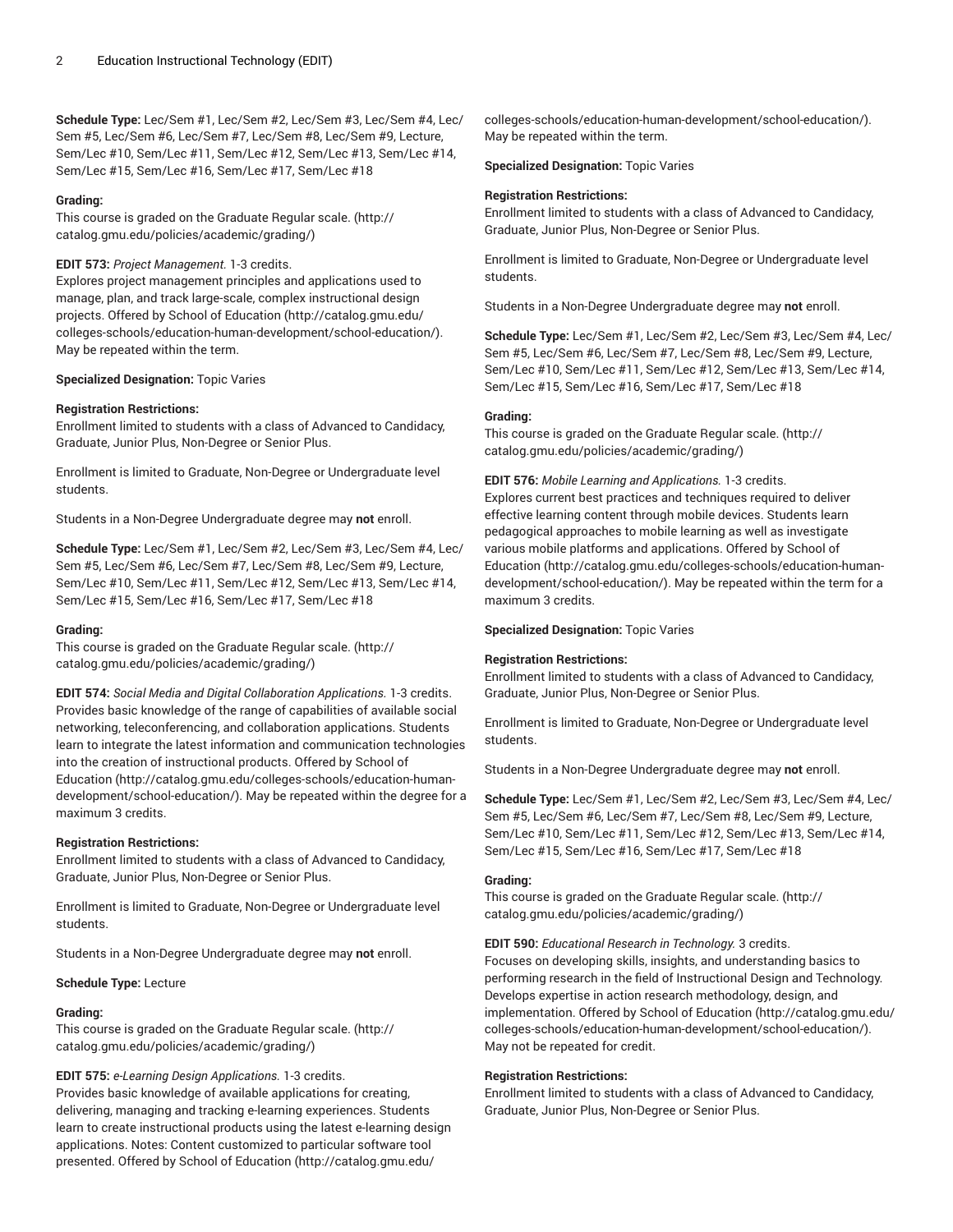Enrollment is limited to Graduate, Non-Degree or Undergraduate level students.

Students in a Non-Degree Undergraduate degree may **not** enroll.

**Schedule Type:** Lecture

# **Grading:**

This course is graded on the [Graduate Regular scale.](http://catalog.gmu.edu/policies/academic/grading/) [\(http://](http://catalog.gmu.edu/policies/academic/grading/) [catalog.gmu.edu/policies/academic/grading/\)](http://catalog.gmu.edu/policies/academic/grading/)

# **600 Level Courses**

# **EDIT 601:** *Exploring Trends and Professional Identity in the Learning Design and Technology Field.* 1 credit.

Enables students to connect formal, informal, and non-formal learning experiences to gain a more holistic understanding of their knowledge, skills, and capabilities in the field of Learning Design and Technology (LDT) and how to leverage this knowledge professionally through an individualized goals statement and action plan, and a personal identity package. Offered by School of [Education](http://catalog.gmu.edu/colleges-schools/education-human-development/school-education/) ([http://catalog.gmu.edu/](http://catalog.gmu.edu/colleges-schools/education-human-development/school-education/) [colleges-schools/education-human-development/school-education/](http://catalog.gmu.edu/colleges-schools/education-human-development/school-education/)). May not be repeated for credit.

**Recommended Prerequisite:** Minimum of 12 credits and a maximum of 15 credits.

# **Registration Restrictions:**

Enrollment limited to students with a class of Advanced to Candidacy, Graduate, Junior Plus, Non-Degree or Senior Plus.

Enrollment is limited to Graduate, Non-Degree or Undergraduate level students.

Students in a Non-Degree Undergraduate degree may **not** enroll.

**Schedule Type:** Lecture

# **Grading:**

This course is graded on the [Graduate Regular scale.](http://catalog.gmu.edu/policies/academic/grading/) [\(http://](http://catalog.gmu.edu/policies/academic/grading/) [catalog.gmu.edu/policies/academic/grading/\)](http://catalog.gmu.edu/policies/academic/grading/)

# **EDIT 611:** *Innovations in e-Learning.* 3 credits.

Explores leading-edge learning technologies and their integration into the e-learning design process. Hands-on activities focus on technology planning, selection, implementation, and evaluation utilizing instructional design best practices. Offered by School of [Education](http://catalog.gmu.edu/colleges-schools/education-human-development/school-education/) [\(http://](http://catalog.gmu.edu/colleges-schools/education-human-development/school-education/) [catalog.gmu.edu/colleges-schools/education-human-development/](http://catalog.gmu.edu/colleges-schools/education-human-development/school-education/) [school-education/](http://catalog.gmu.edu/colleges-schools/education-human-development/school-education/)). May not be repeated for credit.

# **Registration Restrictions:**

Enrollment limited to students with a class of Advanced to Candidacy, Graduate, Junior Plus, Non-Degree or Senior Plus.

Enrollment is limited to Graduate, Non-Degree or Undergraduate level students.

Students in a Non-Degree Undergraduate degree may **not** enroll.

#### **Schedule Type:** Lecture

# **Grading:**

This course is graded on the [Graduate Regular scale.](http://catalog.gmu.edu/policies/academic/grading/) [\(http://](http://catalog.gmu.edu/policies/academic/grading/) [catalog.gmu.edu/policies/academic/grading/\)](http://catalog.gmu.edu/policies/academic/grading/)

# **700 Level Courses**

# **EDIT 701:** *Exploring Career Opportunities in the Learning Design and Technology (LDT) Field.* 1 credit.

Enables students to reflect upon personal growth and development as an instructional designer, correlate personal skills to current trends and career opportunities in the field, and develop a personal identity package for marketing their professional skills. Offered by [School of](http://catalog.gmu.edu/colleges-schools/education-human-development/school-education/) [Education \(http://catalog.gmu.edu/colleges-schools/education-human](http://catalog.gmu.edu/colleges-schools/education-human-development/school-education/)[development/school-education/\)](http://catalog.gmu.edu/colleges-schools/education-human-development/school-education/). May not be repeated for credit.

**Recommended Prerequisite:** EDIT 601

#### **Registration Restrictions:**

Enrollment is limited to Graduate or Non-Degree level students.

Students in a Non-Degree Undergraduate degree may **not** enroll.

**Schedule Type:** Lecture

# **Grading:**

This course is graded on the [Graduate Regular scale.](http://catalog.gmu.edu/policies/academic/grading/) ([http://](http://catalog.gmu.edu/policies/academic/grading/) [catalog.gmu.edu/policies/academic/grading/](http://catalog.gmu.edu/policies/academic/grading/))

# **EDIT 704:** *Instructional Technology Foundations and Theories of Learning.* 3 credits.

Reviews practical and pedagogical issues related to design and development of technological instruction. Emphasizes investigating instructional design as a field and community of practice, and reviewing core learning theory constructs applicable to design of instructional technology. Offered by School of [Education](http://catalog.gmu.edu/colleges-schools/education-human-development/school-education/) ([http://catalog.gmu.edu/](http://catalog.gmu.edu/colleges-schools/education-human-development/school-education/) [colleges-schools/education-human-development/school-education/](http://catalog.gmu.edu/colleges-schools/education-human-development/school-education/)). May be repeated within the degree for a maximum 3 credits.

# **Registration Restrictions:**

Enrollment is limited to Graduate or Non-Degree level students.

Students in a Non-Degree Undergraduate degree may **not** enroll.

**Schedule Type:** Lecture

# **Grading:**

This course is graded on the [Graduate Regular scale.](http://catalog.gmu.edu/policies/academic/grading/) ([http://](http://catalog.gmu.edu/policies/academic/grading/) [catalog.gmu.edu/policies/academic/grading/](http://catalog.gmu.edu/policies/academic/grading/))

# **EDIT 705:** *Instructional Design.* 3 credits.

Helps students analyze, apply, and evaluate principles of instructional design to develop education and training materials spanning a wide range of knowledge domains and instructional technologies. Focuses on variety of instructional design models, with emphasis on recent contributions from cognitive science and related fields. Offered by [School](http://catalog.gmu.edu/colleges-schools/education-human-development/school-education/) of [Education \(http://catalog.gmu.edu/colleges-schools/education](http://catalog.gmu.edu/colleges-schools/education-human-development/school-education/)[human-development/school-education/\)](http://catalog.gmu.edu/colleges-schools/education-human-development/school-education/). May not be repeated for credit.

**Recommended Prerequisite:** Teaching or Training Experience or equivalent.

#### **Registration Restrictions:**

Enrollment is limited to Graduate or Non-Degree level students.

Students in a Non-Degree Undergraduate degree may **not** enroll.

**Schedule Type:** Lecture

**Grading:**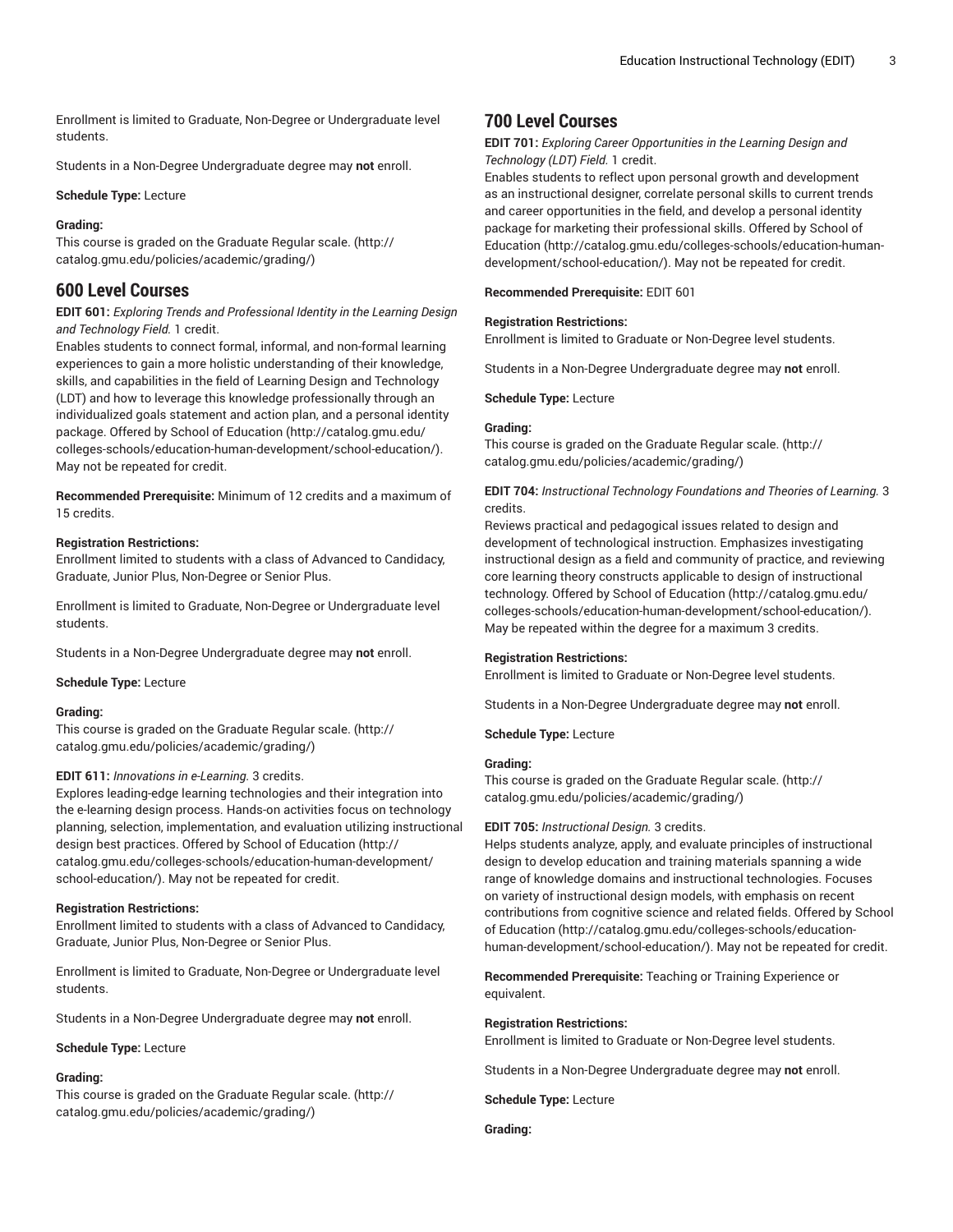This course is graded on the [Graduate Regular scale.](http://catalog.gmu.edu/policies/academic/grading/) [\(http://](http://catalog.gmu.edu/policies/academic/grading/) [catalog.gmu.edu/policies/academic/grading/\)](http://catalog.gmu.edu/policies/academic/grading/)

**EDIT 706:** *Business of Learning Design and Technologies.* 3 credits. Explores the business issues underlying the selection, implementation and evaluation of technology-based learning interventions. Focuses on developing the skills necessary to improve performance and achieve measurable, positive change that supports an organization's strategic goals. Offered by School of [Education](http://catalog.gmu.edu/colleges-schools/education-human-development/school-education/) ([http://catalog.gmu.edu/colleges](http://catalog.gmu.edu/colleges-schools/education-human-development/school-education/)[schools/education-human-development/school-education/\)](http://catalog.gmu.edu/colleges-schools/education-human-development/school-education/). May not be repeated for credit.

**Recommended Prerequisite:** EDIT 705 or instructor permission.

#### **Registration Restrictions:**

Enrollment is limited to Graduate or Non-Degree level students.

Students in a Non-Degree Undergraduate degree may **not** enroll.

**Schedule Type:** Lecture

#### **Grading:**

This course is graded on the [Graduate Regular scale.](http://catalog.gmu.edu/policies/academic/grading/) [\(http://](http://catalog.gmu.edu/policies/academic/grading/) [catalog.gmu.edu/policies/academic/grading/\)](http://catalog.gmu.edu/policies/academic/grading/)

#### **EDIT 710:** *Online Teaching Essentials.* 1 credit.

Explores the essential concepts and skills to effectively teach online courses. Introduces the topics of designing and managing online courses, assessing online students' knowledge and skills, facilitating online student collaboration and communication, and establishing a supportive online learning community. Offered by School of [Education](http://catalog.gmu.edu/colleges-schools/education-human-development/school-education/) ([http://catalog.gmu.edu/colleges-schools/education-human](http://catalog.gmu.edu/colleges-schools/education-human-development/school-education/)[development/school-education/](http://catalog.gmu.edu/colleges-schools/education-human-development/school-education/)). May not be repeated for credit.

#### **Registration Restrictions:**

Enrollment is limited to Graduate or Non-Degree level students.

Students in a Non-Degree Undergraduate degree may **not** enroll.

**Schedule Type:** Lecture

#### **Grading:**

This course is graded on the [Graduate Regular scale.](http://catalog.gmu.edu/policies/academic/grading/) [\(http://](http://catalog.gmu.edu/policies/academic/grading/) [catalog.gmu.edu/policies/academic/grading/\)](http://catalog.gmu.edu/policies/academic/grading/)

#### **EDIT 730:** *Advanced Instructional Design.* 3 credits.

Provides students with the knowledge and skills for designing highly contextualized and engaging problem-solving learning environment using a grounded, theory-based design approach. Emphasizes the design of technology supported learning environments using a variety of pedagogical models. Offered by School of [Education](http://catalog.gmu.edu/colleges-schools/education-human-development/school-education/) ([http://](http://catalog.gmu.edu/colleges-schools/education-human-development/school-education/) [catalog.gmu.edu/colleges-schools/education-human-development/](http://catalog.gmu.edu/colleges-schools/education-human-development/school-education/) [school-education/](http://catalog.gmu.edu/colleges-schools/education-human-development/school-education/)). May not be repeated for credit.

# **Registration Restrictions:**

Required Prerequisites: EDIT 705<sup>B-</sup>, 705<sup>XS</sup>, EDCI 705<sup>B-</sup> or 705<sup>XS</sup>.

B- Requires minimum grade of B-.

XS Requires minimum grade of XS.

Enrollment is limited to Graduate or Non-Degree level students.

Students in a Non-Degree Undergraduate degree may **not** enroll.

**Schedule Type:** Lecture

This course is graded on the [Graduate Regular scale.](http://catalog.gmu.edu/policies/academic/grading/) ([http://](http://catalog.gmu.edu/policies/academic/grading/) [catalog.gmu.edu/policies/academic/grading/](http://catalog.gmu.edu/policies/academic/grading/))

# **EDIT 732:** *Analyzing the User Experience in Learning Design and Technology.* 3 credits.

Enables usage research exemplified in user experience design lifecycle through data collection, analysis and modeling resulting in user stories, design requirements for a learning technology product design concept. Offered by School of [Education \(http://catalog.gmu.edu/colleges](http://catalog.gmu.edu/colleges-schools/education-human-development/school-education/)[schools/education-human-development/school-education/](http://catalog.gmu.edu/colleges-schools/education-human-development/school-education/)). May not be repeated for credit.

#### **Registration Restrictions:**

Enrollment is limited to Graduate or Non-Degree level students.

Students in a Non-Degree Undergraduate degree may **not** enroll.

**Schedule Type:** Lecture

#### **Grading:**

This course is graded on the [Graduate Regular scale.](http://catalog.gmu.edu/policies/academic/grading/) ([http://](http://catalog.gmu.edu/policies/academic/grading/) [catalog.gmu.edu/policies/academic/grading/](http://catalog.gmu.edu/policies/academic/grading/))

**EDIT 751:** *Perspectives on Learning Analytics.* 3 credits.

Explores perspectives on learning analytics and the shifting landscape related to the use of data, current trends and emerging technologies associated with the field of learning design and technology. Introduces the connections among learning and performance data, tools and techniques, technologies as well as emerging practices and methodologies in learning analytics. Offered by School of [Education](http://catalog.gmu.edu/colleges-schools/education-human-development/school-education/) [\(http://catalog.gmu.edu/colleges-schools/education-human](http://catalog.gmu.edu/colleges-schools/education-human-development/school-education/)[development/school-education/\)](http://catalog.gmu.edu/colleges-schools/education-human-development/school-education/). May not be repeated for credit.

#### **Registration Restrictions:**

Enrollment is limited to Graduate or Non-Degree level students.

Students in a Non-Degree Undergraduate degree may **not** enroll.

**Schedule Type:** Lecture

#### **Grading:**

This course is graded on the [Graduate Regular scale.](http://catalog.gmu.edu/policies/academic/grading/) ([http://](http://catalog.gmu.edu/policies/academic/grading/) [catalog.gmu.edu/policies/academic/grading/](http://catalog.gmu.edu/policies/academic/grading/))

# **EDIT 752:** *Designing and Evaluating the User Experience in Learning Design and Technology.* 3 credits.

Enables the design and evaluation of learning technology solutions or products as exemplified in the user experience design lifecycle through generative design, prototyping and evaluation culminating in reporting of user experience research results Offered by School of [Education](http://catalog.gmu.edu/colleges-schools/education-human-development/school-education/) ([http://](http://catalog.gmu.edu/colleges-schools/education-human-development/school-education/) [catalog.gmu.edu/colleges-schools/education-human-development/](http://catalog.gmu.edu/colleges-schools/education-human-development/school-education/) [school-education/\)](http://catalog.gmu.edu/colleges-schools/education-human-development/school-education/). May be repeated within the degree for a maximum 3 credits.

**Recommended Corequisite:** EDIT 732

#### **Registration Restrictions:**

Enrollment is limited to Graduate or Non-Degree level students.

Students in a Non-Degree Undergraduate degree may **not** enroll.

**Schedule Type:** Lecture

**Grading:**

**Grading:**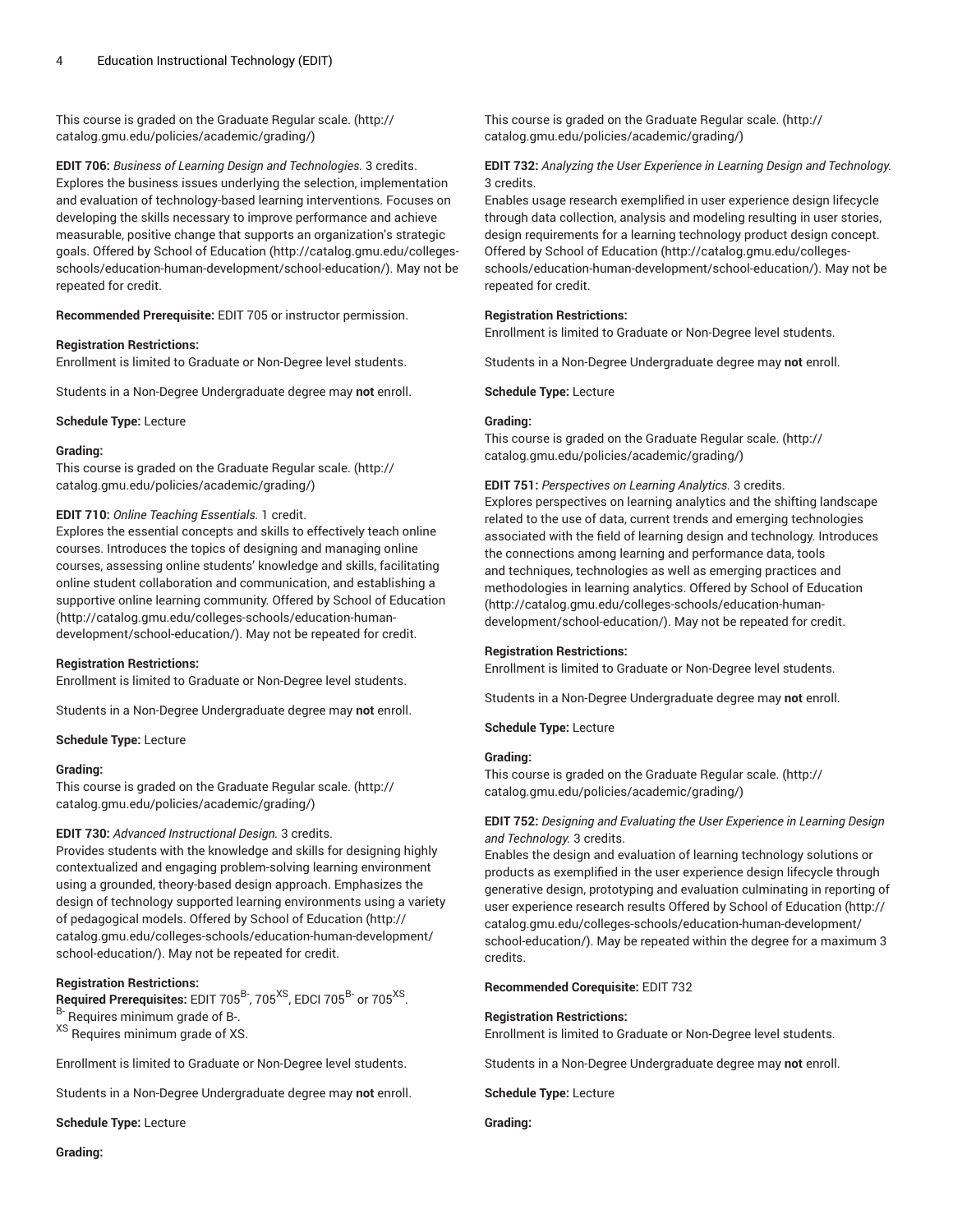This course is graded on the [Graduate Regular scale.](http://catalog.gmu.edu/policies/academic/grading/) [\(http://](http://catalog.gmu.edu/policies/academic/grading/) [catalog.gmu.edu/policies/academic/grading/\)](http://catalog.gmu.edu/policies/academic/grading/)

**EDIT 760:** *Blended and Online Teachers and Learners.* 1 credit. Examines the attributes of teachers and K-12 learners with emphasis on attitudes, behaviors, and adaptations required by blended and online teachers and learners. Offered by School of [Education](http://catalog.gmu.edu/colleges-schools/education-human-development/school-education/) ([http://](http://catalog.gmu.edu/colleges-schools/education-human-development/school-education/) [catalog.gmu.edu/colleges-schools/education-human-development/](http://catalog.gmu.edu/colleges-schools/education-human-development/school-education/) [school-education/](http://catalog.gmu.edu/colleges-schools/education-human-development/school-education/)). May not be repeated for credit.

#### **Registration Restrictions:**

Enrollment is limited to Graduate or Non-Degree level students.

Students in a Non-Degree Undergraduate degree may **not** enroll.

**Schedule Type:** Lecture

#### **Grading:**

This course is graded on the [Graduate Regular scale.](http://catalog.gmu.edu/policies/academic/grading/) [\(http://](http://catalog.gmu.edu/policies/academic/grading/) [catalog.gmu.edu/policies/academic/grading/\)](http://catalog.gmu.edu/policies/academic/grading/)

# **EDIT 761:** *Models of Blended and Online Learning.* 2 credits.

Provides opportunities for learners to identify, explore, and evaluate a range of educational models for K-12 blended and online learning. These include the flipped classroom, mentor-mentee dyad, group collaborative, synchronous, asynchronous, parent directed e-learning, mobile learning, and web-delivered instruction. Offered by School of [Education](http://catalog.gmu.edu/colleges-schools/education-human-development/school-education/) ([http://](http://catalog.gmu.edu/colleges-schools/education-human-development/school-education/) [catalog.gmu.edu/colleges-schools/education-human-development/](http://catalog.gmu.edu/colleges-schools/education-human-development/school-education/) [school-education/](http://catalog.gmu.edu/colleges-schools/education-human-development/school-education/)). May not be repeated for credit.

#### **Registration Restrictions:**

Enrollment is limited to Graduate or Non-Degree level students.

Students in a Non-Degree Undergraduate degree may **not** enroll.

**Schedule Type:** Lecture

## **Grading:**

This course is graded on the [Graduate Regular scale.](http://catalog.gmu.edu/policies/academic/grading/) [\(http://](http://catalog.gmu.edu/policies/academic/grading/) [catalog.gmu.edu/policies/academic/grading/\)](http://catalog.gmu.edu/policies/academic/grading/)

**EDIT 762:** *Quality K-12 Blended and Online Learning.* 1 credit. Examines and evaluates quality indicators for the design of blended and online learning pointing to the six major areas for consideration: instructor-learner, learner-learner, learner-content, learner-interface, learner-instructional strategies, and social presence. Offered by [School of](http://catalog.gmu.edu/colleges-schools/education-human-development/school-education/) [Education](http://catalog.gmu.edu/colleges-schools/education-human-development/school-education/) ([http://catalog.gmu.edu/colleges-schools/education-human](http://catalog.gmu.edu/colleges-schools/education-human-development/school-education/)[development/school-education/](http://catalog.gmu.edu/colleges-schools/education-human-development/school-education/)). May not be repeated for credit.

#### **Registration Restrictions:**

Enrollment is limited to Graduate or Non-Degree level students.

Students in a Non-Degree Undergraduate degree may **not** enroll.

**Schedule Type:** Lecture

#### **Grading:**

This course is graded on the [Graduate Regular scale.](http://catalog.gmu.edu/policies/academic/grading/) [\(http://](http://catalog.gmu.edu/policies/academic/grading/) [catalog.gmu.edu/policies/academic/grading/\)](http://catalog.gmu.edu/policies/academic/grading/)

**EDIT 763:** *Tools for K-12 Blended and Online Learning.* 2 credits. Examines tools that structure and support blended and online learning with particular emphasis on the unique affordances of each tool including tools for producing, delivering, and supporting blended and online learning. Offered by School of [Education](http://catalog.gmu.edu/colleges-schools/education-human-development/school-education/) [\(http://catalog.gmu.edu/](http://catalog.gmu.edu/colleges-schools/education-human-development/school-education/)

[colleges-schools/education-human-development/school-education/](http://catalog.gmu.edu/colleges-schools/education-human-development/school-education/)). May not be repeated for credit.

#### **Registration Restrictions:**

Enrollment is limited to Graduate or Non-Degree level students.

Students in a Non-Degree Undergraduate degree may **not** enroll.

#### **Schedule Type:** Lecture

# **Grading:**

This course is graded on the [Graduate Regular scale.](http://catalog.gmu.edu/policies/academic/grading/) ([http://](http://catalog.gmu.edu/policies/academic/grading/) [catalog.gmu.edu/policies/academic/grading/](http://catalog.gmu.edu/policies/academic/grading/))

**EDIT 764:** *Blended and Online Communication.* 3 credits.

Examines strategies to assess, respond to, and target blended and online communication. Develops expertise in questioning and listening, supporting self-regulation, and clarifying conceptual understanding. Offered by School of [Education \(http://catalog.gmu.edu/colleges](http://catalog.gmu.edu/colleges-schools/education-human-development/school-education/)[schools/education-human-development/school-education/](http://catalog.gmu.edu/colleges-schools/education-human-development/school-education/)). May not be repeated for credit.

#### **Registration Restrictions:**

Enrollment is limited to Graduate or Non-Degree level students.

Students in a Non-Degree Undergraduate degree may **not** enroll.

**Schedule Type:** Lecture

# **Grading:**

This course is graded on the [Graduate Regular scale.](http://catalog.gmu.edu/policies/academic/grading/) ([http://](http://catalog.gmu.edu/policies/academic/grading/) [catalog.gmu.edu/policies/academic/grading/](http://catalog.gmu.edu/policies/academic/grading/))

**EDIT 765:** *Facilitating K-12 Blended and Online Learning.* 2 credits. Develops expertise in facilitating and moderating blended and online learning to include synchronous and asynchronous environments, community building strategies, questioning strategies, prompting reflection, and facilitating conceptual understanding. Offered by [School](http://catalog.gmu.edu/colleges-schools/education-human-development/school-education/) of [Education \(http://catalog.gmu.edu/colleges-schools/education](http://catalog.gmu.edu/colleges-schools/education-human-development/school-education/)[human-development/school-education/\)](http://catalog.gmu.edu/colleges-schools/education-human-development/school-education/). May not be repeated for credit.

#### **Registration Restrictions:**

Enrollment is limited to Graduate or Non-Degree level students.

Students in a Non-Degree Undergraduate degree may **not** enroll.

# **Schedule Type:** Lecture

## **Grading:**

This course is graded on the [Graduate Regular scale.](http://catalog.gmu.edu/policies/academic/grading/) ([http://](http://catalog.gmu.edu/policies/academic/grading/) [catalog.gmu.edu/policies/academic/grading/](http://catalog.gmu.edu/policies/academic/grading/))

**EDIT 766:** *Understanding Blended and Online Presence.* 2 credits. Examines strategies to create teacher presence, to establish and express self, to promote learner-learner connections, and to compensate for situations where teacher-learner and learner-learner are separated. Offered by School of [Education \(http://catalog.gmu.edu/colleges](http://catalog.gmu.edu/colleges-schools/education-human-development/school-education/)[schools/education-human-development/school-education/](http://catalog.gmu.edu/colleges-schools/education-human-development/school-education/)). May not be repeated for credit.

#### **Registration Restrictions:**

Enrollment is limited to Graduate or Non-Degree level students.

Students in a Non-Degree Undergraduate degree may **not** enroll.

**Schedule Type:** Lecture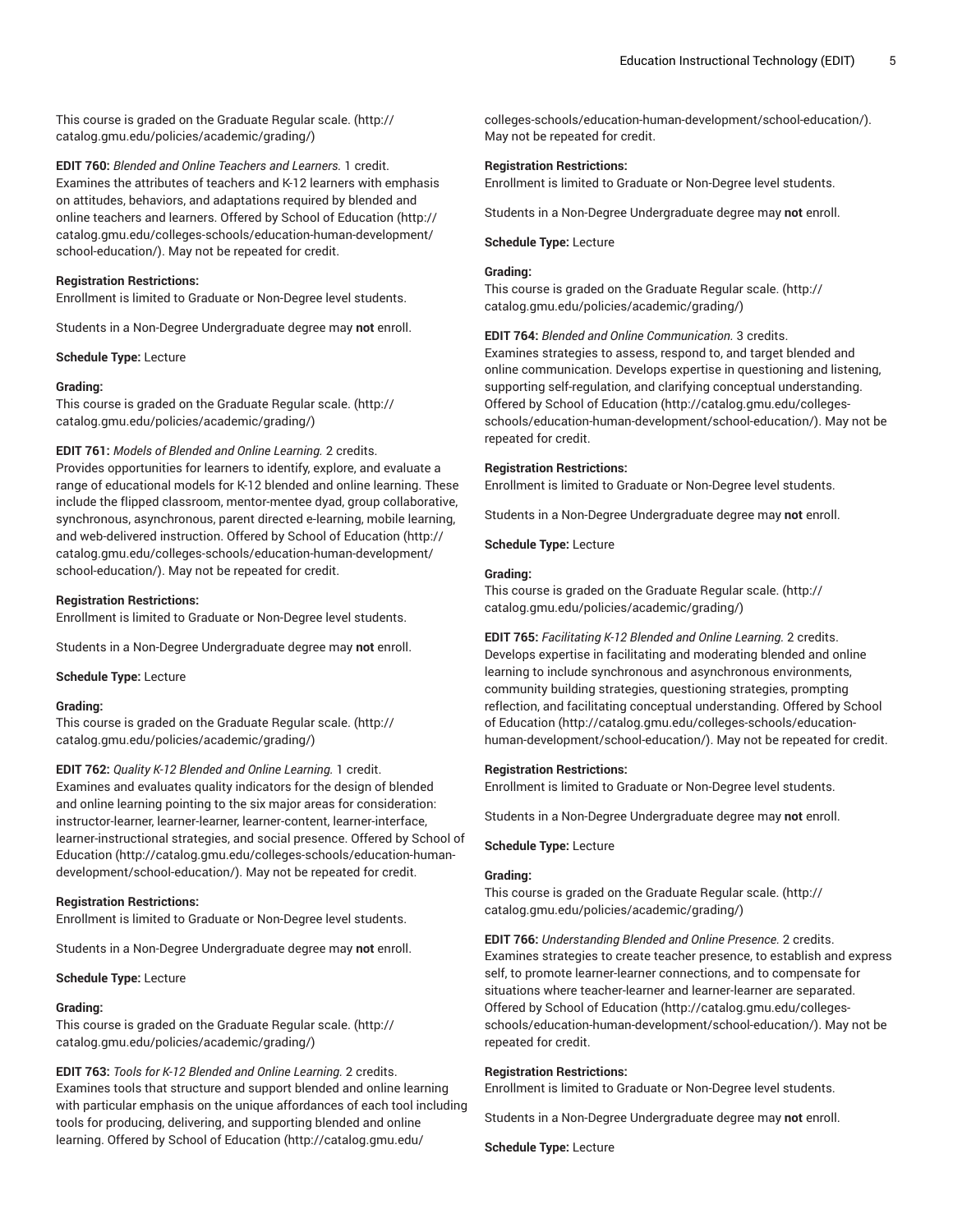#### **Grading:**

This course is graded on the [Graduate Regular scale.](http://catalog.gmu.edu/policies/academic/grading/) [\(http://](http://catalog.gmu.edu/policies/academic/grading/) [catalog.gmu.edu/policies/academic/grading/\)](http://catalog.gmu.edu/policies/academic/grading/)

**EDIT 767:** *Designing K-12 Blended and Online Learning.* 3 credits. Develops frameworks for designing and structuring blended and online learning opportunities and emphasizes course content and learning outcomes, selection of appropriate online models, and organization of online lessons and courses, online learning tools, and assessment and evaluation strategies. Offered by School of [Education](http://catalog.gmu.edu/colleges-schools/education-human-development/school-education/) ([http://](http://catalog.gmu.edu/colleges-schools/education-human-development/school-education/) [catalog.gmu.edu/colleges-schools/education-human-development/](http://catalog.gmu.edu/colleges-schools/education-human-development/school-education/) [school-education/](http://catalog.gmu.edu/colleges-schools/education-human-development/school-education/)). May not be repeated for credit.

**Recommended Prerequisite:** Admission to MED in Curriculum and Instruction Concentration in Blended and Online Learning in Schools.

# **Registration Restrictions:**

Enrollment is limited to Graduate or Non-Degree level students.

Students in a Non-Degree Undergraduate degree may **not** enroll.

**Schedule Type:** Lecture

#### **Grading:**

This course is graded on the [Graduate Regular scale.](http://catalog.gmu.edu/policies/academic/grading/) [\(http://](http://catalog.gmu.edu/policies/academic/grading/) [catalog.gmu.edu/policies/academic/grading/\)](http://catalog.gmu.edu/policies/academic/grading/)

## **EDIT 768:** *K-12 Online Design I.* 1 credit.

Develops frameworks for designing and structuring online learning opportunities and emphasizes course content and learning outcomes, selection of appropriate online models, and organization of online lessons and courses online learning tools, and assessment and evaluation strategies. Offered by School of [Education \(http://](http://catalog.gmu.edu/colleges-schools/education-human-development/school-education/) [catalog.gmu.edu/colleges-schools/education-human-development/](http://catalog.gmu.edu/colleges-schools/education-human-development/school-education/) [school-education/](http://catalog.gmu.edu/colleges-schools/education-human-development/school-education/)). May not be repeated for credit.

**Recommended Prerequisite:** Admission to MED in Curriculum and Instruction Concentration in Blended and Online Learning in Schools.

## **Registration Restrictions:**

Enrollment is limited to Graduate or Non-Degree level students.

Students in a Non-Degree Undergraduate degree may **not** enroll.

#### **Schedule Type:** Lecture

#### **Grading:**

This course is graded on the [Graduate Regular scale.](http://catalog.gmu.edu/policies/academic/grading/) [\(http://](http://catalog.gmu.edu/policies/academic/grading/) [catalog.gmu.edu/policies/academic/grading/\)](http://catalog.gmu.edu/policies/academic/grading/)

#### **EDIT 769:** *K-12 Online Design II.* 1 credit.

Focuses on the creation of online courses appropriate for K-12 learners and culminates in comprehensive design documents that detail goals, assessments, learning tools, and detailed scripts or documents ready for the production phase. Offered by School of [Education \(http://](http://catalog.gmu.edu/colleges-schools/education-human-development/school-education/) [catalog.gmu.edu/colleges-schools/education-human-development/](http://catalog.gmu.edu/colleges-schools/education-human-development/school-education/) [school-education/](http://catalog.gmu.edu/colleges-schools/education-human-development/school-education/)). May not be repeated for credit.

**Recommended Prerequisite:** Admission to MED in Curriculum and Instruction Concentration in Blended and Online Learning in Schools.

#### **Registration Restrictions:**

Enrollment is limited to Graduate or Non-Degree level students.

Students in a Non-Degree Undergraduate degree may **not** enroll.

#### **Schedule Type:** Lecture

#### **Grading:**

This course is graded on the [Graduate Regular scale.](http://catalog.gmu.edu/policies/academic/grading/) ([http://](http://catalog.gmu.edu/policies/academic/grading/) [catalog.gmu.edu/policies/academic/grading/](http://catalog.gmu.edu/policies/academic/grading/))

# **EDIT 772:** *Virtual Worlds, Augmented Reality, and Gaming Applications.* 1-3 credits.

Provides basic knowledge of available applications and platforms for creating contextually-based learning environments such as immersive virtual worlds, simulated worlds, alternate reality games, and massive multiplayer online role playing games for e-learning. Offered by [School of](http://catalog.gmu.edu/colleges-schools/education-human-development/school-education/) [Education \(http://catalog.gmu.edu/colleges-schools/education-human](http://catalog.gmu.edu/colleges-schools/education-human-development/school-education/)[development/school-education/\)](http://catalog.gmu.edu/colleges-schools/education-human-development/school-education/). May be repeated within the term.

**Specialized Designation:** Topic Varies

#### **Registration Restrictions:**

Enrollment is limited to Graduate or Non-Degree level students.

Students in a Non-Degree Undergraduate degree may **not** enroll.

**Schedule Type:** Lec/Sem #1, Lec/Sem #2, Lec/Sem #3, Lec/Sem #4, Lec/ Sem #5, Lec/Sem #6, Lec/Sem #7, Lec/Sem #8, Lec/Sem #9, Lecture, Sem/Lec #10, Sem/Lec #11, Sem/Lec #12, Sem/Lec #13, Sem/Lec #14, Sem/Lec #15, Sem/Lec #16, Sem/Lec #17, Sem/Lec #18

#### **Grading:**

This course is graded on the [Graduate Regular scale.](http://catalog.gmu.edu/policies/academic/grading/) ([http://](http://catalog.gmu.edu/policies/academic/grading/) [catalog.gmu.edu/policies/academic/grading/](http://catalog.gmu.edu/policies/academic/grading/))

#### **EDIT 780:** *Principles of School-Based Design.* 3 credits.

Develops and applies a comprehensive set of digital design strategies appropriate for creating engaging learning opportunities for students in PreK-12 environments. Emphasizes school-based design principles, design processes, and design patterns at the intersection of technology, teaching. and learning. Offered by School of [Education \(http://](http://catalog.gmu.edu/colleges-schools/education-human-development/school-education/) [catalog.gmu.edu/colleges-schools/education-human-development/](http://catalog.gmu.edu/colleges-schools/education-human-development/school-education/) [school-education/\)](http://catalog.gmu.edu/colleges-schools/education-human-development/school-education/). May not be repeated for credit.

**Recommended Corequisite:** EDIT 781.

#### **Registration Restrictions:**

Enrollment is limited to Graduate or Non-Degree level students.

Students in a Non-Degree Undergraduate degree may **not** enroll.

# **Schedule Type:** Lecture

## **Grading:**

This course is graded on the [Graduate Regular scale.](http://catalog.gmu.edu/policies/academic/grading/) ([http://](http://catalog.gmu.edu/policies/academic/grading/) [catalog.gmu.edu/policies/academic/grading/](http://catalog.gmu.edu/policies/academic/grading/))

# **EDIT 781:** *Designing for Information Using.* 3 credits.

Explores ways in which PreK-12 teachers can design digital environments that connect learners' ability to search, sort, create, communicate, and synthesize information and information resources with learning activities. Emphasizes teachers' ability to design for digital citizenship and information use. Offered by School of [Education \(http://catalog.gmu.edu/](http://catalog.gmu.edu/colleges-schools/education-human-development/school-education/) [colleges-schools/education-human-development/school-education/](http://catalog.gmu.edu/colleges-schools/education-human-development/school-education/)). May not be repeated for credit.

#### **Recommended Corequisite:** EDIT 780.

#### **Registration Restrictions:**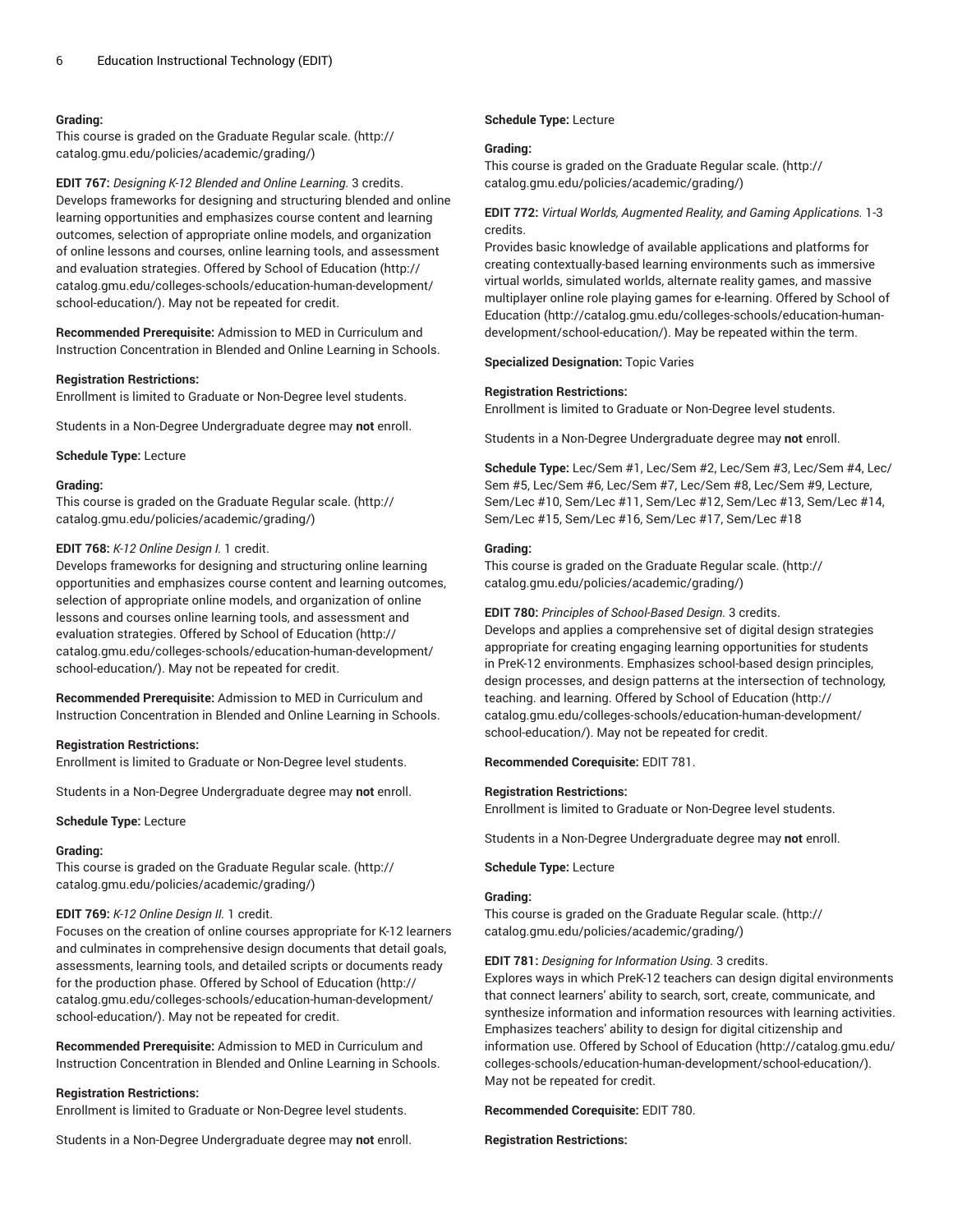Enrollment is limited to Graduate or Non-Degree level students.

Students in a Non-Degree Undergraduate degree may **not** enroll.

**Schedule Type:** Lecture

#### **Grading:**

This course is graded on the [Graduate Regular scale.](http://catalog.gmu.edu/policies/academic/grading/) [\(http://](http://catalog.gmu.edu/policies/academic/grading/) [catalog.gmu.edu/policies/academic/grading/\)](http://catalog.gmu.edu/policies/academic/grading/)

# **EDIT 782:** *Designing for Literacy.* 3 credits.

Explores 21st century definitions of literacy related to multiple symbolic environments (e.g. visual, numeric, alphabetic). Examines the practice of design that integrates technology to promote literacy competence across media and across PreK-12 abilities and interests. Offered by [School of](http://catalog.gmu.edu/colleges-schools/education-human-development/school-education/) [Education](http://catalog.gmu.edu/colleges-schools/education-human-development/school-education/) ([http://catalog.gmu.edu/colleges-schools/education-human](http://catalog.gmu.edu/colleges-schools/education-human-development/school-education/)[development/school-education/](http://catalog.gmu.edu/colleges-schools/education-human-development/school-education/)). May not be repeated for credit.

**Recommended Prerequisite:** EDIT 780 and EDIT 781.

**Recommended Corequisite:** EDIT 783.

# **Registration Restrictions:**

Enrollment is limited to Graduate or Non-Degree level students.

Students in a Non-Degree Undergraduate degree may **not** enroll.

**Schedule Type:** Lecture

#### **Grading:**

This course is graded on the [Graduate Regular scale.](http://catalog.gmu.edu/policies/academic/grading/) [\(http://](http://catalog.gmu.edu/policies/academic/grading/) [catalog.gmu.edu/policies/academic/grading/\)](http://catalog.gmu.edu/policies/academic/grading/)

# **EDIT 783:** *Designing for Problem Solving.* 3 credits.

Examines problem solving as an educational goal, as a cognitive process, and as a series of strategies and habits of mind. Emphasizes and provides practice in the design of digital problem solving environments where technology affords opportunities at the intersection of content learning and problems solving. Offered by School of [Education](http://catalog.gmu.edu/colleges-schools/education-human-development/school-education/) [\(http://](http://catalog.gmu.edu/colleges-schools/education-human-development/school-education/) [catalog.gmu.edu/colleges-schools/education-human-development/](http://catalog.gmu.edu/colleges-schools/education-human-development/school-education/) [school-education/](http://catalog.gmu.edu/colleges-schools/education-human-development/school-education/)). May not be repeated for credit.

**Recommended Prerequisite:** EDIT 780 and EDIT 781.

**Recommended Corequisite:** EDIT 782.

#### **Registration Restrictions:**

Enrollment is limited to Graduate or Non-Degree level students.

Students in a Non-Degree Undergraduate degree may **not** enroll.

**Schedule Type:** Lecture

#### **Grading:**

This course is graded on the [Graduate Regular scale.](http://catalog.gmu.edu/policies/academic/grading/) [\(http://](http://catalog.gmu.edu/policies/academic/grading/) [catalog.gmu.edu/policies/academic/grading/\)](http://catalog.gmu.edu/policies/academic/grading/)

**EDIT 784:** *Designing for Community Participation.* 3 credits. Explores the impact of social media, globalization, collaboration, and diversity as they influence, enable, and challenge learners' ability to participate in a variety of community settings. Emphasizes the practice of design strategies to prepare PreK-12 learners to use technology for learning and participating in varies and diverse communities. Offered by School of [Education \(http://catalog.gmu.edu/colleges-schools/](http://catalog.gmu.edu/colleges-schools/education-human-development/school-education/) [education-human-development/school-education/](http://catalog.gmu.edu/colleges-schools/education-human-development/school-education/)). May not be repeated for credit.

**Recommended Prerequisite:** EDIT 782 and EDIT 783.

**Recommended Corequisite:** EDIT 785.

# **Registration Restrictions:**

Enrollment is limited to Graduate or Non-Degree level students.

Students in a Non-Degree Undergraduate degree may **not** enroll.

# **Schedule Type:** Lecture

## **Grading:**

This course is graded on the [Graduate Regular scale.](http://catalog.gmu.edu/policies/academic/grading/) ([http://](http://catalog.gmu.edu/policies/academic/grading/) [catalog.gmu.edu/policies/academic/grading/](http://catalog.gmu.edu/policies/academic/grading/))

**EDIT 785:** *Designing School-Based Digital Learning.* 3 credits. Develops frameworks for designing and structuring school-based digital learning. Emphasizes the interaction of design, technology, and content learning to influence teachers' practice in service of PreK-12 learners' abilities to problem solve, use information, participate productively in communities, become knowledgeable, and effectively communicate. Offered by School of [Education \(http://catalog.gmu.edu/colleges](http://catalog.gmu.edu/colleges-schools/education-human-development/school-education/)[schools/education-human-development/school-education/](http://catalog.gmu.edu/colleges-schools/education-human-development/school-education/)). May not be repeated for credit.

**Recommended Prerequisite:** EDIT 782 and EDIT 783.

**Recommended Corequisite:** EDIT 784.

# **Registration Restrictions:**

Enrollment is limited to Graduate or Non-Degree level students.

Students in a Non-Degree Undergraduate degree may **not** enroll.

**Schedule Type:** Lecture

#### **Grading:**

This course is graded on the [Graduate Regular scale.](http://catalog.gmu.edu/policies/academic/grading/) ([http://](http://catalog.gmu.edu/policies/academic/grading/) [catalog.gmu.edu/policies/academic/grading/](http://catalog.gmu.edu/policies/academic/grading/))

**EDIT 787:** *Teacher Leadership and Advocacy for Digital Learning.* 3 credits. Enables PreK-12 teacher leaders to support colleagues in the design of classroom and school-based digital learning. Explores advocacy as a strategy to engage colleagues and communities in the design of schoolbased initiatives related to teaching, learning, and technology. Offered by School of [Education](http://catalog.gmu.edu/colleges-schools/education-human-development/school-education/) ([http://catalog.gmu.edu/colleges-schools/](http://catalog.gmu.edu/colleges-schools/education-human-development/school-education/) [education-human-development/school-education/\)](http://catalog.gmu.edu/colleges-schools/education-human-development/school-education/). May not be repeated for credit.

**Recommended Prerequisite:** EDIT 782 and EDIT 783

**Schedule Type:** Lecture

## **Grading:**

This course is graded on the [Graduate Regular scale.](http://catalog.gmu.edu/policies/academic/grading/) ([http://](http://catalog.gmu.edu/policies/academic/grading/) [catalog.gmu.edu/policies/academic/grading/](http://catalog.gmu.edu/policies/academic/grading/))

**EDIT 790:** *Practicum in Instructional Technology.* 1-6 credits. Provides supervised practice in applying knowledge and skills of student's chosen track through placement in appropriate work setting. Offered by School of [Education \(http://catalog.gmu.edu/colleges](http://catalog.gmu.edu/colleges-schools/education-human-development/school-education/)[schools/education-human-development/school-education/](http://catalog.gmu.edu/colleges-schools/education-human-development/school-education/)). May be repeated within the degree for a maximum 6 credits.

# **Registration Restrictions:**

Enrollment is limited to Graduate level students.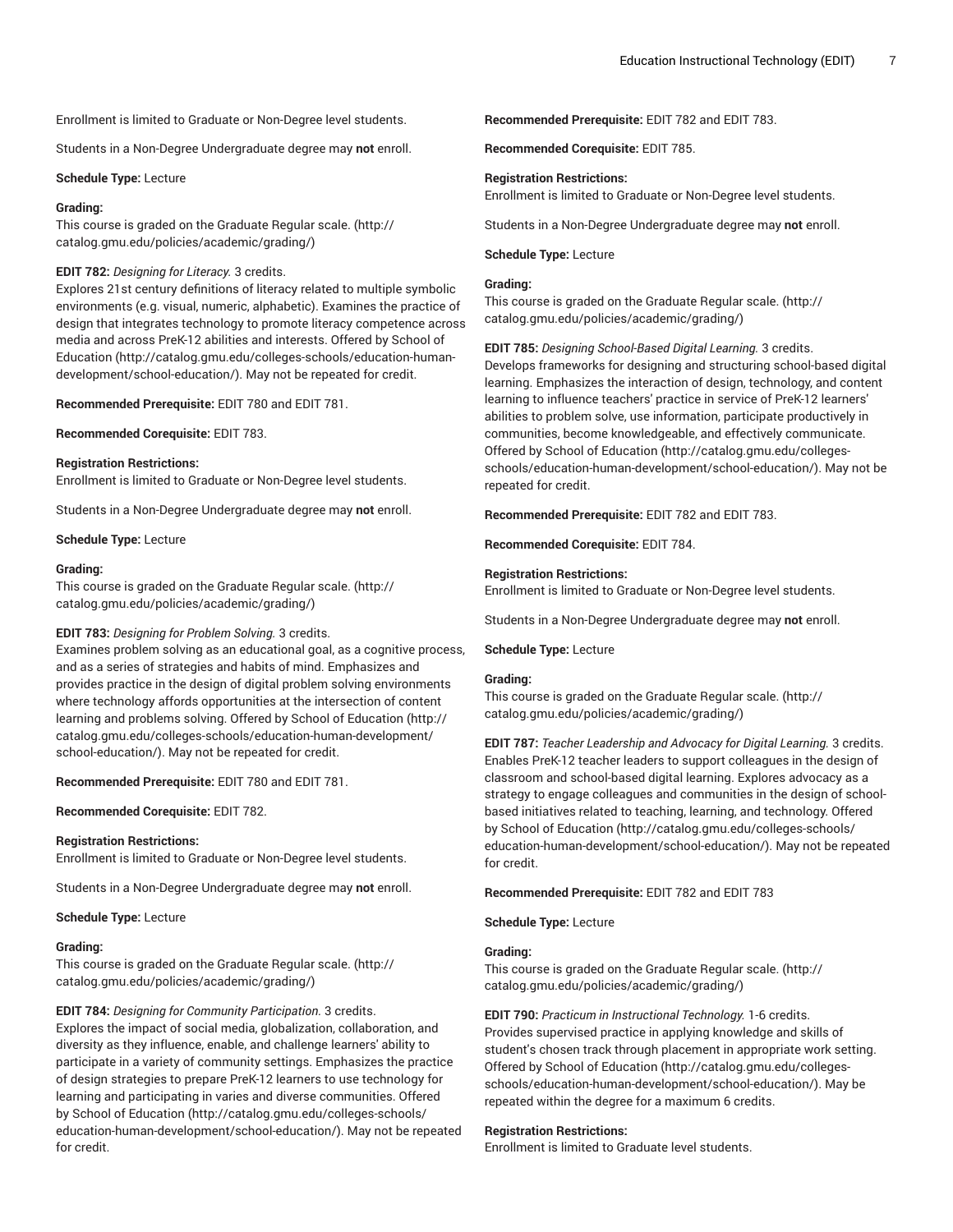Students in a Non-Degree Undergraduate degree may **not** enroll.

**Schedule Type:** Independent Study

# **Grading:**

This course is graded on the [Graduate Special scale.](http://catalog.gmu.edu/policies/academic/grading/) ([http://](http://catalog.gmu.edu/policies/academic/grading/) [catalog.gmu.edu/policies/academic/grading/\)](http://catalog.gmu.edu/policies/academic/grading/)

# **EDIT 791:** *Project Development Practicum I.* 1-6 credits.

Engages students in the application of design and production process for the solution of learning challenges with particular emphasis on the design and development phase of the design process. Offered by [School](http://catalog.gmu.edu/colleges-schools/education-human-development/school-education/) of [Education](http://catalog.gmu.edu/colleges-schools/education-human-development/school-education/) [\(http://catalog.gmu.edu/colleges-schools/education](http://catalog.gmu.edu/colleges-schools/education-human-development/school-education/)[human-development/school-education/](http://catalog.gmu.edu/colleges-schools/education-human-development/school-education/)). May be repeated within the degree for a maximum 6 credits.

# **Recommended Prerequisite:** EDIT 768.

## **Registration Restrictions:**

Enrollment is limited to Graduate level students.

Students in a Non-Degree Undergraduate degree may **not** enroll.

**Schedule Type:** Lecture

#### **Grading:**

This course is graded on the [Graduate Regular scale.](http://catalog.gmu.edu/policies/academic/grading/) [\(http://](http://catalog.gmu.edu/policies/academic/grading/) [catalog.gmu.edu/policies/academic/grading/\)](http://catalog.gmu.edu/policies/academic/grading/)

# **EDIT 792:** *Project Development Practicum II.* 1-6 credits.

Facilitates the application of design and production processes to the solution of learning challenges with particular emphasis on the implementation and evaluation phase of the design process. Offered by School of [Education \(http://catalog.gmu.edu/colleges-schools/](http://catalog.gmu.edu/colleges-schools/education-human-development/school-education/) [education-human-development/school-education/](http://catalog.gmu.edu/colleges-schools/education-human-development/school-education/)). May be repeated within the degree for a maximum 6 credits.

# **Recommended Prerequisite:** EDIT 769.

# **Registration Restrictions:**

Enrollment is limited to Graduate or Non-Degree level students.

Students in a Non-Degree Undergraduate degree may **not** enroll.

# **Schedule Type:** Lecture

#### **Grading:**

This course is graded on the [Graduate Regular scale.](http://catalog.gmu.edu/policies/academic/grading/) [\(http://](http://catalog.gmu.edu/policies/academic/grading/) [catalog.gmu.edu/policies/academic/grading/\)](http://catalog.gmu.edu/policies/academic/grading/)

# **EDIT 797:** *Advanced Topics in Education.* 1-6 credits.

Advanced study of selected topics in education for students preparing for doctoral studies or who have been admitted to the PhD program in education. Notes: May be repeated for credit with CEHD approval. Offered by School of [Education \(http://catalog.gmu.edu/colleges-schools/](http://catalog.gmu.edu/colleges-schools/education-human-development/school-education/) [education-human-development/school-education/](http://catalog.gmu.edu/colleges-schools/education-human-development/school-education/)). May be repeated within the degree.

#### **Specialized Designation:** Topic Varies

# **Registration Restrictions:**

Enrollment is limited to Graduate or Non-Degree level students.

Students in a Non-Degree Undergraduate degree may **not** enroll.

**Schedule Type:** Lecture

# **Grading:**

This course is graded on the [Graduate Regular scale.](http://catalog.gmu.edu/policies/academic/grading/) ([http://](http://catalog.gmu.edu/policies/academic/grading/) [catalog.gmu.edu/policies/academic/grading/](http://catalog.gmu.edu/policies/academic/grading/))

# **800 Level Courses**

**EDIT 801:** *Nature and Process of Design.* 3 credits.

Examines multi- and cross-disciplinary perspectives on the nature and process of designing and developing learning technologies. Offered by School of [Education](http://catalog.gmu.edu/colleges-schools/education-human-development/school-education/) ([http://catalog.gmu.edu/colleges-schools/](http://catalog.gmu.edu/colleges-schools/education-human-development/school-education/) [education-human-development/school-education/\)](http://catalog.gmu.edu/colleges-schools/education-human-development/school-education/). May not be repeated for credit.

# **Registration Restrictions:**

Enrollment is limited to students with a major in Education.

Enrollment is limited to Graduate level students.

Enrollment limited to students in a Doctor of Philosophy degree.

**Schedule Type:** Seminar

#### **Grading:**

This course is graded on the [Graduate Regular scale.](http://catalog.gmu.edu/policies/academic/grading/) ([http://](http://catalog.gmu.edu/policies/academic/grading/) [catalog.gmu.edu/policies/academic/grading/](http://catalog.gmu.edu/policies/academic/grading/))

**EDIT 802:** *Cognition and Technology: A Multidisciplinary Approach.* 3 credits. Examines learning interactions between cognition and technology using multiple disciplinary perspectives including, cognitive science, psychology, neuroscience, education, design theory, instructional design, technology design, anthropology, sociology, information science, philosophy, semiotics, and linguistics. Offered by [School of](http://catalog.gmu.edu/colleges-schools/education-human-development/school-education/) [Education \(http://catalog.gmu.edu/colleges-schools/education-human](http://catalog.gmu.edu/colleges-schools/education-human-development/school-education/)[development/school-education/\)](http://catalog.gmu.edu/colleges-schools/education-human-development/school-education/). May not be repeated for credit.

# **Registration Restrictions:**

Enrollment is limited to students with a major in Education.

Enrollment is limited to Graduate level students.

Enrollment limited to students in a Doctor of Philosophy degree.

**Schedule Type:** Lecture

# **Grading:**

This course is graded on the [Graduate Regular scale.](http://catalog.gmu.edu/policies/academic/grading/) ([http://](http://catalog.gmu.edu/policies/academic/grading/) [catalog.gmu.edu/policies/academic/grading/](http://catalog.gmu.edu/policies/academic/grading/))

# **EDIT 803:** *Design-Based Research.* 3 credits.

Provides an introduction to systematic cycles of design-based research in education. Explores cycles of research within design, development and implementation of educational and training interventions applicable to all content domains. Offered by School of [Education](http://catalog.gmu.edu/colleges-schools/education-human-development/school-education/) ([http://](http://catalog.gmu.edu/colleges-schools/education-human-development/school-education/) [catalog.gmu.edu/colleges-schools/education-human-development/](http://catalog.gmu.edu/colleges-schools/education-human-development/school-education/) [school-education/\)](http://catalog.gmu.edu/colleges-schools/education-human-development/school-education/). May not be repeated for credit.

# **Registration Restrictions:**

Required Prerequisites: EDRS 810<sup>B-</sup> or 810<sup>XS</sup>.

- <sup>B-</sup> Requires minimum grade of B-.
- XS Requires minimum grade of XS.

Enrollment is limited to Graduate level students.

**Schedule Type:** Lecture

**Grading:**